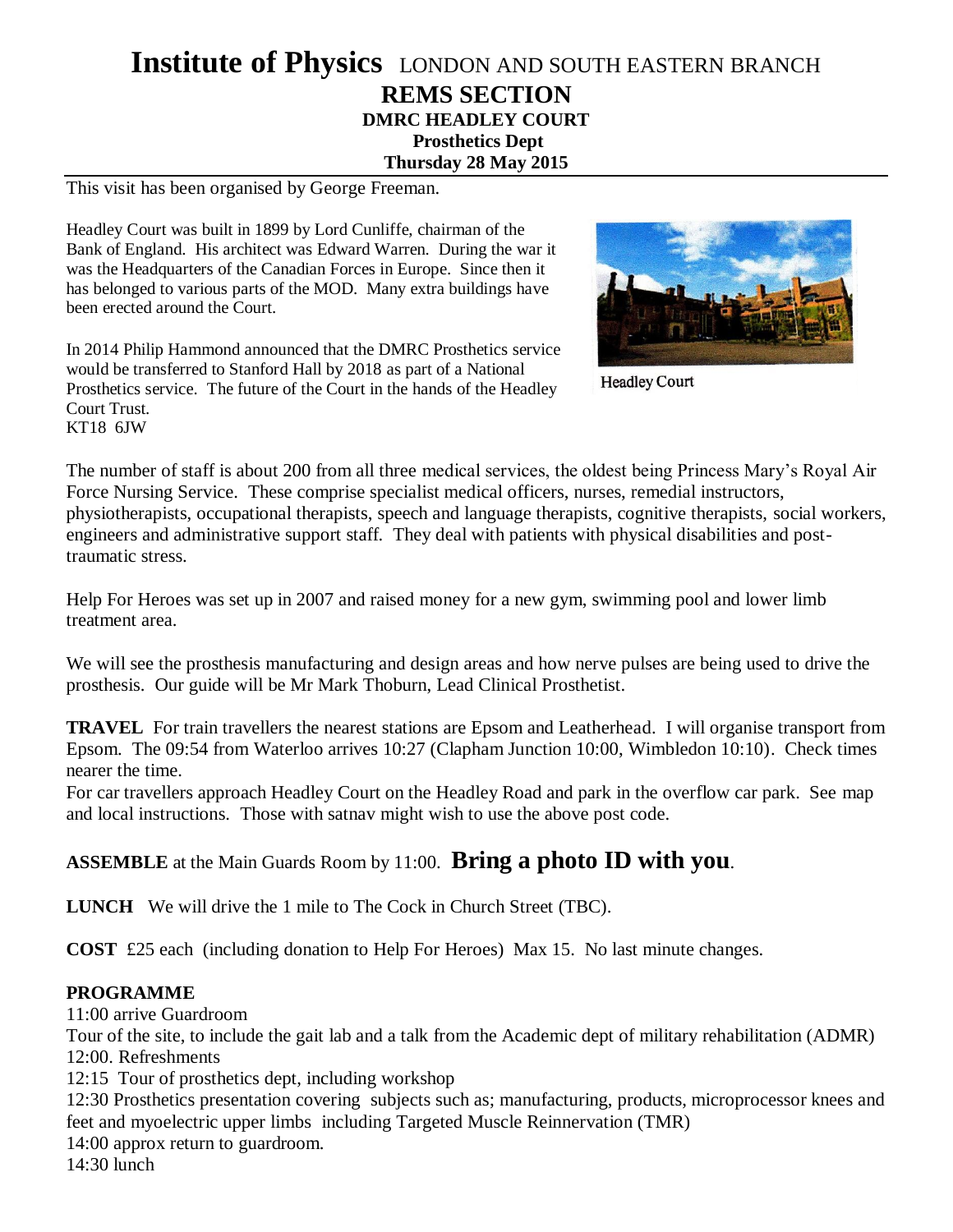**CONTACT** Before the meeting Tony Colclough on 020 – 8398 0766 [tonycolclough@tiscali.co.uk](mailto:tonycolclough@tiscali.co.uk) or [georgefreeman@georgefreeman.force9.net](mailto:georgefreeman@georgefreeman.force9.net) On the day George on 07941 916 944

**Afternoon** Car drivers, you may wish to walk on Epsom Downs, visit an NT house (Clandon or Polesdon Lacey) or RHS Wisley.

## Mr Mark Thoburn wrote

We are a little bit 'Off the Beaten Track'. I have attached directions to Headley and below is a local map. On arrival at Headley you will need to follow the red arrows below and park in the Overflow Car Park. Once parked, you should follow the green arrows on foot to the Main Guard Room. When checking in you will need a photo ID. Let the staff in the guardroom know that you are here to see me, but I will aim to meet you at the guardroom in any case.